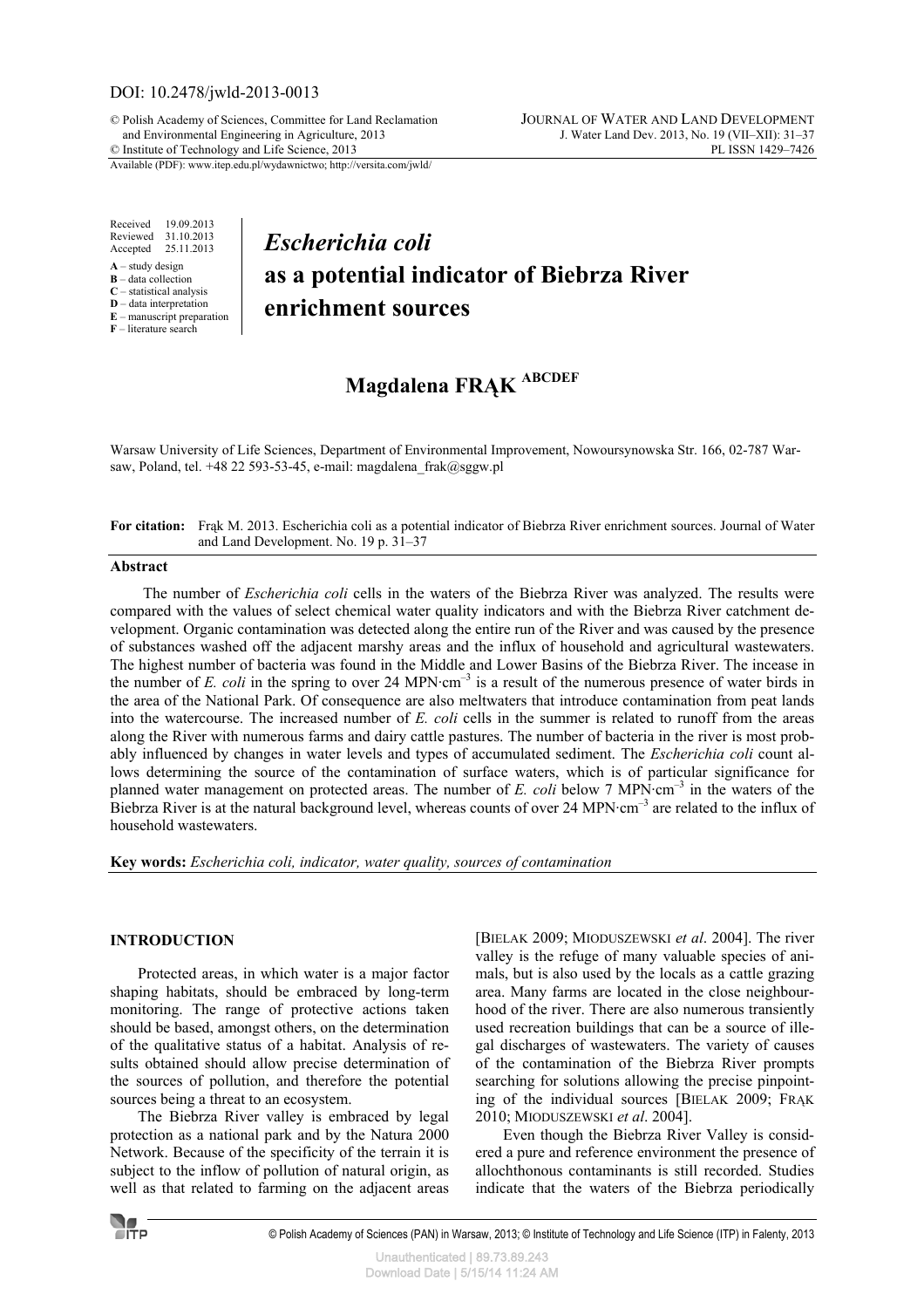carry many compounds of natural or anthropogenic origin. It is thought that the main factor responsible for the worsening of the quality of the waters of the Biebrza waters are compounds washed out from the adjacent peatlands, especially in periods of their drying out (total organic carbon, nitrogen compounds) [GÓRNIAK 1996; KARDEL *et al*. 2007; WYSOCKA- -CZUBASZEK, BANASZUK 2003]. Attention should also be paid to the role of surface runoffs, which introduce contaminants from agricultural areas (from grazing and animal breeding areas) [CHORMAŃSKI *et al*. 2000; MIODUSZEWSKI *et al*. 2004). Of prime importance for the quality of the Biebrza waters is also the inflow of contaminants from point sources. Leachates from waste sites or local household wastes coming from purification plants can also pose a threat. Similar contamination is introduced to the Valley via tributaries from outside the national park area. However, the greatest source of contamination is uncontrolled discharges from farm buildings to the drainage network, which in turn carries them directly into the waters of the Biebrza River [BIELAK 2009; MIODUSZEWSKI *et al*. 2004].

*Escherichia coli*, being the many numerous bacterium in animal faeces, is a basic indicator of the presence of fecal contaminants in the environment [ODONKOR, AMPOFO 2013]. The number of these bacteria closely correlates with the character of the catchment basin, including the way it is managed. Moreover, the numerous occurrence of animals or presence of human settlements may results in a considerable number of faecal bacteria in runoffs that feed into river ecosystems [BIELAK 2009; BUCCI *et al*. 2011; FRĄK 2010; ODONKOR, AMPOFO 2013]. Consequently, the number of *Escherichia coli* may be used in determining the causes of fecal contamination of the aquatic environment. It can thus serve as a basis for determining water management principles on a given area

#### **MATERIAL AND METHODS**

The study focused on the waters of the Biebrza River. 11 measurement points downstream were selected (Fig. 1) – those located at sites with assumed highest qualitative variability (tributaries, wastewater



Fig. 1. Location of measurement points (in brackets: the Biebrza River length from the source): *1* – Lipsk (39,5 km), *2* – Ostrowie (53,5 km), *3* – Sztabin (66,8 km), *4* – Jaglowo (82,1 km), *5* – Dolistowo (88,8 km), *6* – Goniadz (106,7 km), *7* – Osowiec (115,2 km), *8* – Biały Grad/Mscichy (126,5 km), *9* – Brzostowo (150,6 km), *10* – Burzyn (155,5 km), *11* – Rutkowskie (158 km); source: own elaboration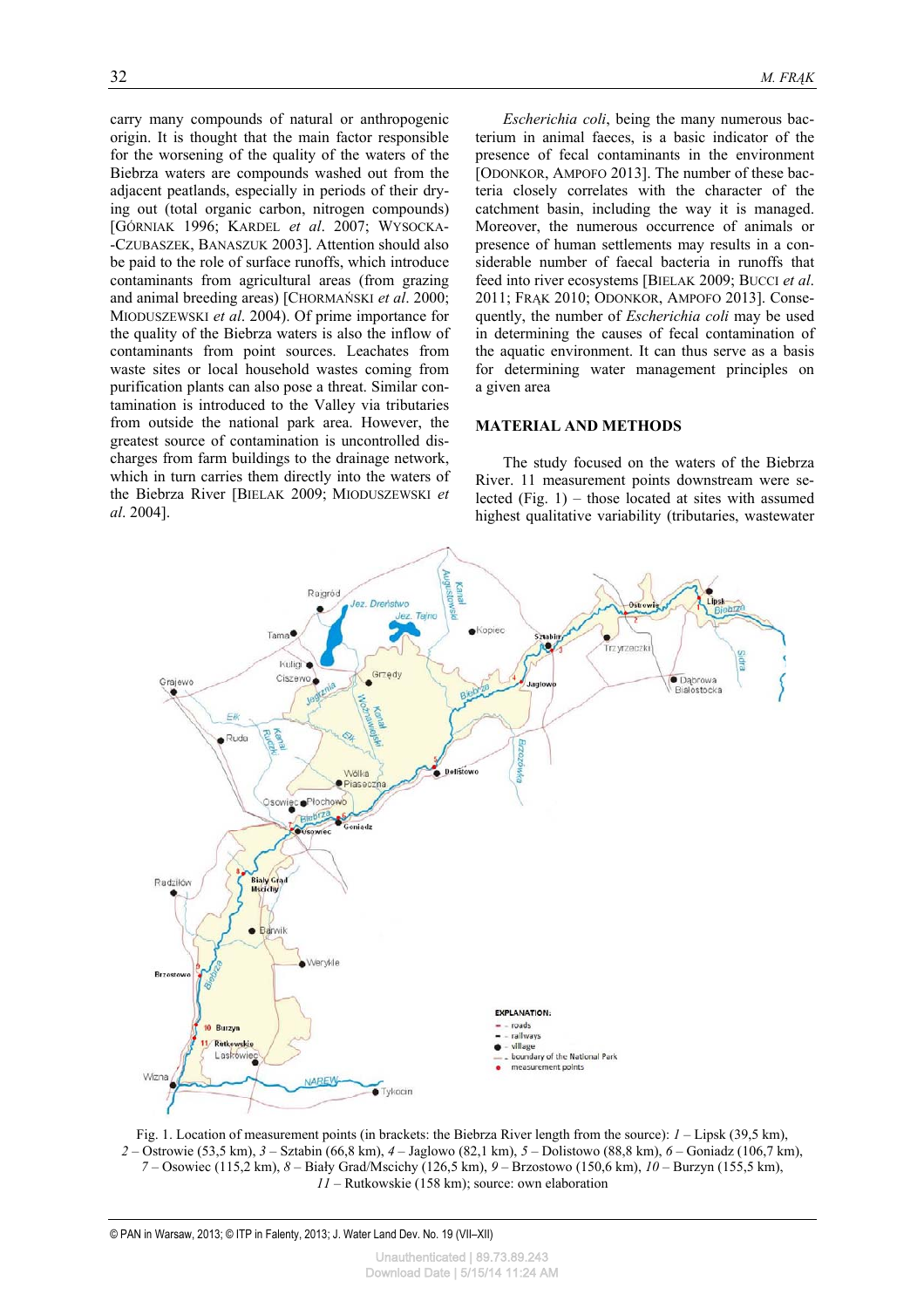discharge outlets, special management areas). Samples of water from the main current of the River were collected into sterile containers in accordance with PN-EN ISO 5667-1:2008 and PN-EN ISO 5667- 3:2005 during 4 measurement periods, that is in April, June, August and September of 2010.

The occurrence and number of *Escherichia coli* cells in the collected water samples was determined using the MPN (most probable number) method in accordance with PN-ISO 7251:2006 at temperature 37°C, and the obtained results were confirmed on Endo medium at  $44^{\circ}$ C (results are given as MPN $\cdot$ cm<sup>-3</sup>; accordance with methodology: MPN in  $100 \text{ cm}^3$ ). The levels of select chemical parameters, in accordance with the recommendations in ISO 8245 EPA 415.1 (DOC), PN-ISO10304-1:2009E (NO<sub>3</sub><sup>-</sup>), PN-ISO  $14911:2002$  (NH<sub>4</sub><sup>+</sup>), were also determined. The concentrations of nitrates (mg  $NO_3^-$ ·dm<sup>-3</sup>) and ammonia (mg  $NH_4^+$ ·dm<sup>-3</sup>) were assayed by liquid chromatography (Dionex ICS – 1000). The concentration of dissolved organic carbon (DOC, mg  $C \cdot dm^{-3}$ ) was determined using the high temperature method in continuous flow analyzer (SKALAR Formacs HT/TN). Analysis of the results also included field observations and information catchment development of the studied area.

### **RESULTS AND DISCUSSION**

The number of *Escherichia coli* bacteria in the collected water samples was determined (Fig. 2). In April their highest number of 13 MPN $\cdot$ cm<sup>-3</sup> was found at point 1 (the value at all the other points was below 7 MPN $\cdot$ cm<sup>-3</sup>). This value suggests the inflow of fecal pollutants. Upstream of point 1 the Biebrza River is joined by the tributaries Sidra and Kropiwna, which collect, amongst others, wastewaters from local treatment plants in Różanystok and Dąbrowa Białostocka. The inflow of wastewaters from the purification plant in Lipsk and the Kamienna River downstream of p. 1 does not indicate any significant effect on the quality of the Biebrza River waters. At the remaining measurement points the number of *E. coli* ranged from 0.05 (pts. 8, 9, 10) to 7 (p. 6) MPN $\cdot$ cm<sup>-3</sup> (accordance with the methodology, from 5 to 700 MPN in 100 cm<sup>3</sup> water from the river). Such low bacteriological contamination can result from, amongst others, thermal conditions [BUCCI *et al*. 2013]. Low water temperature does not favour the propagation of mesophilic bacteria (to which *E. coli* belongs) but allows their long-term persistence in the environment [FLINT 1987]. Moreover, April is the time of strong inundations in the Biebrza valley – the river waters strongly mingle throughout several months in the year with meltwaters that flow into the valley from the area of the catchment [CHORMAŃSKI *et al*. 2000]. Massive volumes of water result in the dillution of inflowing pollution. The greatest volumes of inundation waters are recorded every year in the lower basin of the Biebrza River and this results in low concentrations of most of the recorded parameters (pkt. 8, 9, 10) [KAR-DEL *et al*. 2007]. In June, in the final stages of recession of the inundation, the number of *E. coli* increased: from 0.13 MPN $\cdot$ cm<sup>-3</sup> at p. 11 to 24 at p. 1. A higher number of bacteria was found in the Upper and Middle Basins (13–24 MPN·cm<sup>-3</sup> at pts. 1, 3, 6). This was probably related to the receding of the catchment basin along this section of the river (and thus smaller water volume) and regular inflow of sanitary pollutants. The increase in the number of bacteria may also be the result of picking up the pieces of bottom sediments into the water deep. The result obtained for p. 1 continues to confirm the inflow of increased amounts of faecal contaminants  $(24 \text{ MPN}\cdot\text{cm}^{-3})$ . The disappearance of the catchment basin as well as increased temperatures enabled the grazing of animals (both



Fig. 2. Number of *Escherichia coli* in the measurement points; explanations as in Fig. 1; source: own study

© PAN in Warsaw, 2013; © ITP in Falenty, 2013; J. Water Land Dev. No. 19 (VII–XII)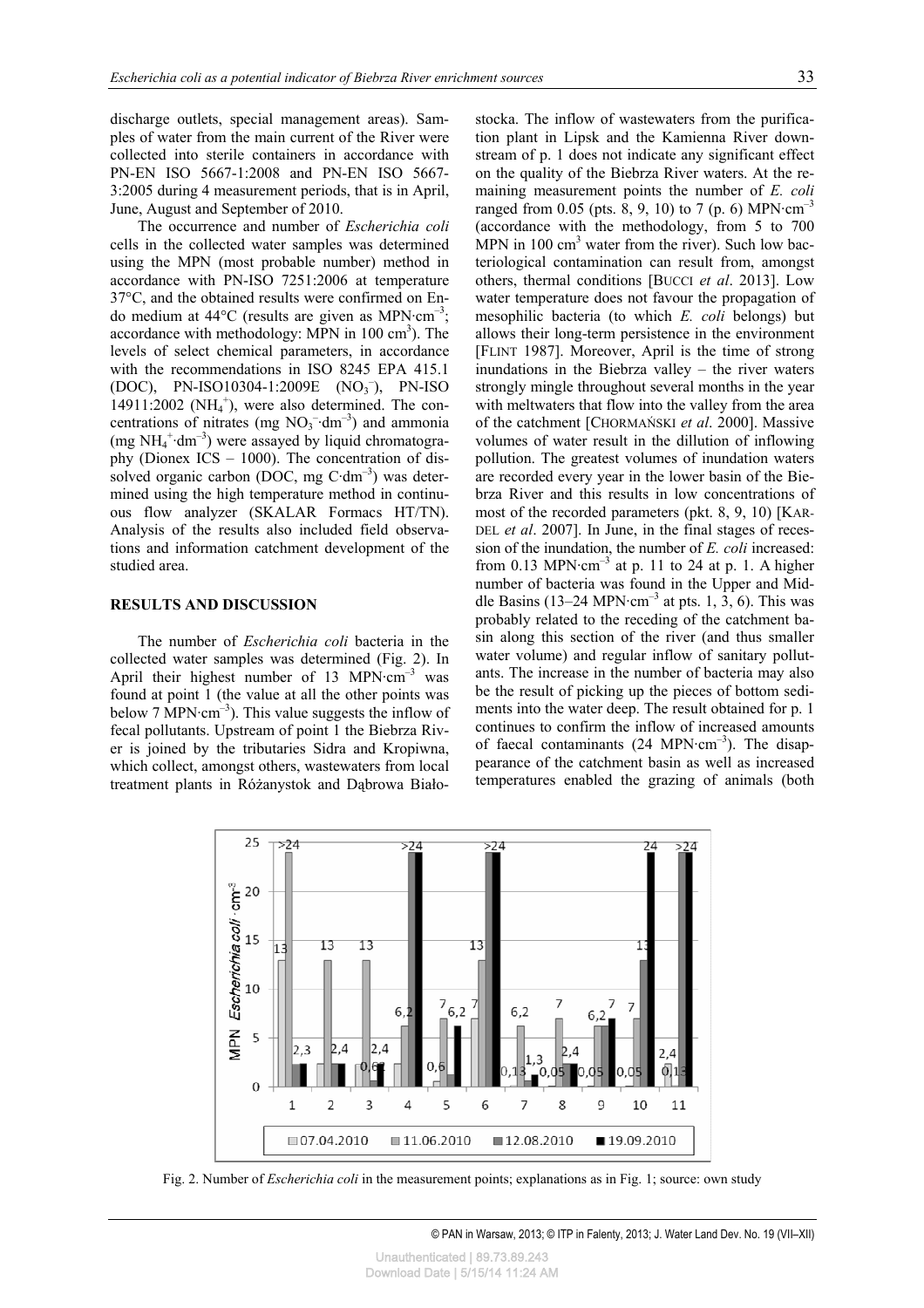wild and bred) on adjacent peat lands, which causes an increased amount of faeces in close proximity to the River [CHORMAŃSKI *et al*. 2000; FRĄK 2010; MIODUSZEWSKI *et al*. 2004]. The lower basin of the Biebrza River continues during this time to be characterized by elevated level of waters that drain the peat areas and cause the leaching of contaminants into the waters of the River. In addition, in the late spring vast numbers of water birds come to this area to breed. This results in the local appearance of increased amounts of excreta, which results in elevated number of *E. coli* in the water (ca. 7 MPN  $cm^{-3}$  – pts. 8–10).

An analysis of the chemical parameters measured from April to June reveals similar tendencies among the obtained values. Increased amounts of ammonia ions were recorded at p. 1 (0.58 mg·dm<sup>-3</sup>), and downstream to p. 7 a gradual decrease in their concentration  $(0.34 \text{ mg dm}^{-3})$  was determined. On the other hand, the concentration of nitrates along this section slightly increases, reflecting biooxidation processes [FRĄK *et al*. 2012; GÓRNIAK *et al*. 1996]. In the Lower Biebrza River Basin higher concentrations of ammonia ions and reduced concentration of nitrates (Fig. 3), were recorded. The persistence of enhanced concentrations of ammonia and nitrates in the spring points to continued limited vegetation and the slow



Fig. 3. Concentration of (a) ammonia, (b) nitrates and (c) dissolved organic carbon in the measurement points; explanations as in Fig. 1; source: own study

growth of nitrifying bacteria [BELSER 1979; BRION, BILLEN 2000; FRĄK *et al*. 2012]. At pts. 6 and 7 considerably elevated amounts of nitrates (over 3 mg dm<sup>-3</sup>) were recorded, which may suggest an additional influx of nitrates from outside the national park area [BRION, BILLEN 2000]. Above these points the Biebrza is joined by waters of the Woźnawiejski Canal with the Rivers Ełk, Jerzgnia, Berka and Krzeczówka.

In the summer, the number of *E. coli* cells stabilizes. The absence of meltwaters causes that contaminants are introduced in the Biebrza River only by inflows from the area of the basin, including watercourses draining pasture areas and peatlands (wetlands). Of note is contamination by *E. coli* of the waters of the Middle and Lower Basins. The highest number of the bacteria  $(>24$  MPN·cm<sup>-3</sup>) was observed at pts. 4, 6, 10 and 11. This indicates the constant inflow of fecal contaminants from various sources. Between pts. 3 and 4 there are no larger tributaries so the high level of most of the indices at p. 4 can be explained by the inflow of contaminants from the breeding of the Polish pony (Polish primitive horse – horse breeding farm near Jagłowo, upper of the p. 4) or from illegal household wastewater discharges [MIO-DUSZEWSKI *et al*. 2004]. Downstream of p. 4 there are extensive green crop areas, located on peat lands, on which dairy cattle grazes. Upstream of p. 5 waters are introduced by Augustów Canal and the Brzozówka River. According to FRĄK *et al*. [2012], bacteriological studies of both watercourses indicate strong proteolytic and ammonifying processes and therefore the presence of nitrogen-containing compounds, including proteins. Therefore, the quality of the Biebrza River waters is significantly worsened not only by chemical compounds in leachates from marshy grounds and surface runoff, but also by pollution of anthropogenic origin [BIELAK 2009; KARDEL *et al*. 2007; MIODUSZEWSKI *et al*. 2004]. In addition, p. 6 is located below the inflow of wastewaters from the purification plant in Wrocen, which also causes high *E. coli* counts throughout the whole study period (Fig. 2). The unsatisfactory sanitary state at p. 6 is confirmed e.g. by regular closures of the urban swimming pool located downstream by the regional Sanitary-Epidemiological Station.

The chemical indices analyzed in the area of the lower section of the Biebrza (pts. 8–11) do not point to any contamination with household wastewaters. However, the detected high count of *E. coli* indicates the inflow of faecal contaminants upstream of p. 8 pollution is introduced by the Wastewater Purification Plant in Goniądz (via Czarna Struga) and Rudzki canal, downstream of the Wissa and Kosodka Rivers [BRION, BILLEN 2000; ODONKOR *et al*. 2013; RENTER *et al*. 2003]. In all the tributaries very high numbers of proteolytic and ammonifying bacteria were recorded, which confirms the additional introduction of biodegradable organic contaminants into the waters of the Biebrza River [FRĄK *et al*. 2012]. Moreover, marshy areas in the Lower Basin of the River are utilized in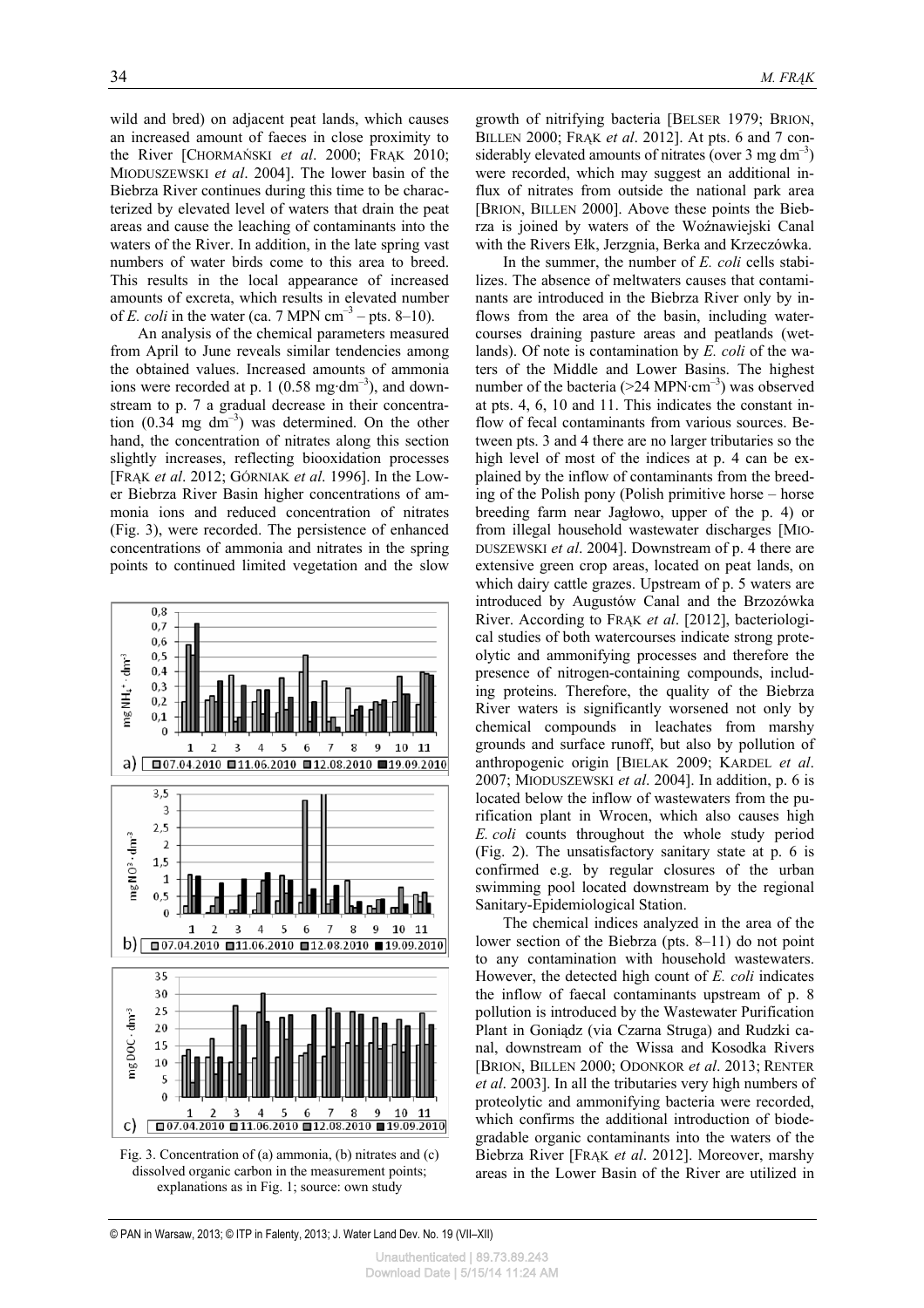low-water areas for cattle grazing. Consequently, surface runoff may introduce not only increased amounts of organic carbon, but also faecal contaminants from animal breeding [KARDEL *et al*. 2007; RENTER *et al*. 2003]. The considerable bacteriological contamination in the lower basin of the River is also brought about by the close proximity of farm buildings and the runoff of farm wastes (pts. 10, 11). Not without significance is also the inadequate state of the water and sewerage infrastructure and the illegal discharge of wastewaters [MIODUSZEWSKI *et al*. 2004].

This can be confirmed by the recorded concentrations of ammonia (up to  $0.38 \text{ mg} \cdot \text{dm}^{-3}$  at p. 11) that are higher in the summer (that is outside the period when ammonia is intensely washed out from marshy areas and in spite of intense oxidation processes in the periods of low water-table) [BELSER 1979]. The low concentrations of nitrates in the summer time are closely related to the intense vegetation of aquatic plants, abundantly growing in the Biebrza River [PIE-CHOWIAK, KRASKA 2008].

The concentration of dissolved carbon organic (DOC) was found to range from 11.41 mg  $C \cdot dm^{-3}$  at p. 4 in April to 30.25 mg  $C \cdot dm^{-3}$  at the same point in August. These values qualify the waters of the Biebrza as heavily contaminated. GÓRNIAK [1996], WY-SOCKA-CZUBASZEK, BANASZUK [2003] and KARDEL [2007], amongst others, have indicated that geological conditions significantly affect the chemical composition of adjacent waters. The studies of these authors confirm the significant effect of marshy area on the high organic carbon content in the Biebrza. Watercourses that drain marshy areas leach organic compounds (including humus compounds) from peats, and then introduce them into the waters of the Biebrza. DOC contamination can also be caused by the inflow of local household and agricultural wastewaters [BIE-LAK 2009; GÓRNIAK 1996; KARDEL *et al*. 2007;]. The studies of FRĄK *et al*. [2012] on the presence of proteolytic bacteria in the waters of the Biebrza, demonstrated their occurrence in numbers of even up to  $27 067$  units $cm^{-3}$ . Their high number confirms high pollution of organic origin. The highest number of proteolytic bacteria was found at pts 5, 10 and 11 (identical numbering of measurement points).

These studies point to intense proteolytic and ammonification processes in the waters of the Biebrza, in spite of the low detection of nitrogen forms in chemical analyses. This indicates the absorption of ammonia ions produced from organic contaminants by aquatic vegetation (macrophytes, phytoplankton) that intensely grows in the Biebrza when it is warm [BELSER 1979; FRĄK *et al*. 2012; PIECHOWIAK, KRAS-KA 2008]. Moreover, in conditions of high content of organic carbon compounds – nitrogen, formed in the course of their mineralization, is taken up in its entirety by microorganisms, without any release of free ammonia to the environment. When the organic substrates are mostly humus compounds, nitrogen accumulates in the bacterial cells [BELSER 1997; GÓRNIAK 1996; PIECHOWIAK, KRASKA 2008]. Thus, when management of the surrounding areas is taken into account, contamination of the Lower Basin of the Biebrza River in the summer time is related to runoffs from farm buildings and animal grazing areas.

Statistical analysis of the results showed positive correlations (Fig. 4) between the number of *E. coli* and  $NH_4^+$ ,  $NO_3^-$ , DOC. If the *E. coli* increase there is also seen grow of  $NH_4^+$ ,  $NO_3^-$ , DOC. The largest increase was observed in the case of DOC.

Studies of the Biebrza River indicate that high faecal contamination is regularly determined at similar measurement points. The studies carried out in 2007 [FRĄK 2010] also indicate the constant contamination by *E. coli* in the summer time of the waters of the middle and lower basins of the River: values over 24 NPL $\cdot$ cm<sup>-3</sup> were recorded at pts. 4, 8 and 9 in June and at pts. 4, 6 and 11 in July.

To sum up, a significant increase in the number of *Escherichia coli* cells was determined in the summer time, and also in sections of its lower run. This is typical for typical for the dynamics of the persistence of allochthonous microflora in the environment. The transient increase to over 24 NPL $\cdot$ cm<sup>-3</sup> is enhanced by the inflow of wastewaters from the area of the farms in the vicinity of the River, numerous dairy cattle pas-



Fig. 4. Diagrams of relationship for number of *Escherichia coli* and NH<sub>4</sub><sup>+</sup>, NO<sub>3</sub><sup>-</sup>, DOC; source: own study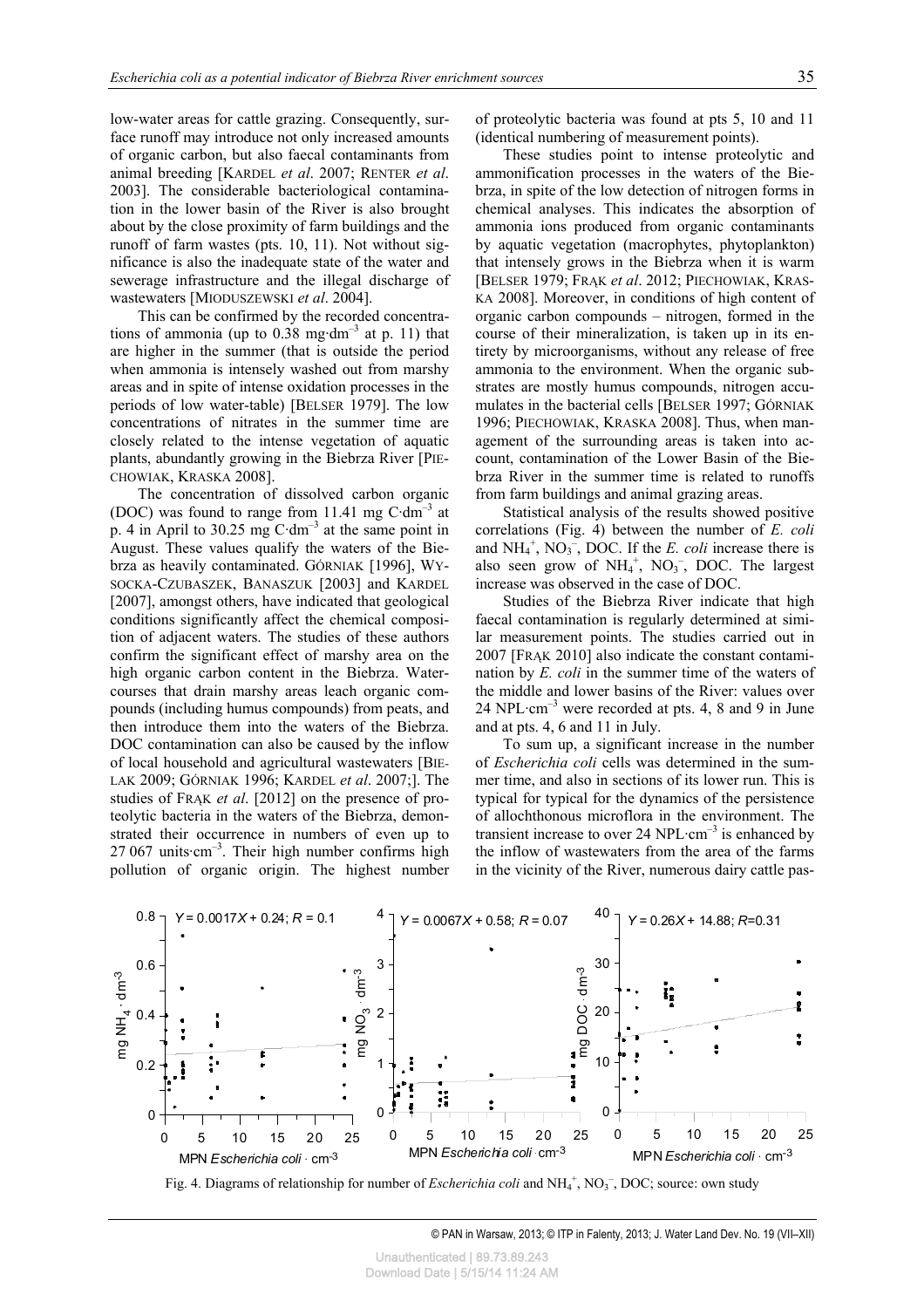tures (mainly in the areas of the Middle and Lower Biebrza Basins) and wastewater purification plants in Dąbrowa Białostocka, Dolistowo and Goniądz. It would thus be advised in the management of water resources to have constant monitoring of the drainage network introducing waters from areas under agricultural use into the Biebrza River. In the spring the local increase in the count of faecal microflora in the waters of the River is also related to the numerous occurrence of water birds (e.g. geese).

In analyzing the collected data it can be concluded that the contamination of the waters of the Biebrza River by *Escherichia coli* can be affected by runoffs from areas inhabited by humans (both local and transient), from dairy cattle grazing areas and areas of the numerous occurrence of wild animals. However, the unequivocal determination of the sources of contamination when comparing information about the catchment development and the chemical and bacteriological quality parameters, is not possible. Their identification in the Lower Biebrza Basin is strongly hindered. It can only be said that the number of *E. coli* over 24 NPL·cm<sup>-3</sup> suggests a significant influx of faecal wastewaters, with no possibility of exactly determining their source (man – household wastes, dairy cattle – wastewaters from breeding). The degree of contamination of the waters of the lower basin by *E. coli* also seems to be strongly affected by the inflow of faecal matter from wild animal habitats. *Escherichia coli* counts lower than 7  $MPN·cm<sup>-3</sup>$ , on the other hand, point to sources of natural contamination, not the inflow of household wastes. It is also important to include in the analysis the results of hydrological data. They will help in determining the impact of bottom sediments on the water river quality.

Therefore, for the planned protection of the Biebrza Valley it would be of importance to determine the genetic identity of the *Escherichia coli* strains isolated from the waters. This would allow pinpointing the causes of sanitary contamination: faeces of wild animals, faeces of farm animals, human faeces. Finding a correlation between the number of *Escherichia coli* and the way the basin is used can be enabled by studies on the genetic relatedness of the strains isolated from waters of the Biebrza River. Consequently, studies aimed at determining the genotypes of the isolates, using amplification of the gene coding 16S rRNA by the triplex PCR method [ŁUCZKIEWICZ *et al*. 2010; ORSI *et al*. 2007; RENTER *et al*. 2003] should be planned. Sequencing of PCR products could allow determining the genetic identity of the strains isolated from the faeces of specific species of animals characteristic for the studied area. In the case of studies on the contamination of the Biebrza River an analysis of the strains characteristic for *Homo sapiens*, *Bos taurus* as well as *Alces alces, Castof fiber, Anser anser* and *Chlidonias leupterus* (dominants by Werpachowski) is proposed.

Combining the results of regular monitoring based on hydromorphological, chemical, bacteriological with genetic indices could enable not only the defining of threats to the functioning of the ecosystem, but also the pinpointing of causes of sanitary waste contamination. Determination of the actual sources of *E. coli* contamination would also allow evaluation of the current water management in the Biebrza Valley area and ensure the implementation of proper principles of water management, which is of particular significance in the case of all legally protected watercourses.

## **CONCLUSIONS**

1. The number of *E. coli* cells is higher in the summer time, which is compatible with the seasonal variation in the occurrence of waste contaminants in surface waters. However, the threat posed by the bacteria is decidedly higher in the Middle and Lower Basins of the Biebrza River.

2. The high number of *E. coli* at pts. 4, 6, 10 and 11 as well, points to the constant inflow of fecal pollutants, most likely from the adjacent dairy cattle pastures, farming areas or wild animal refuges (habitats of water and mud birds).

3. The number of *E. coli* in the water of the studied river waters reflects the way the adjacent areas are used. Consequently, by determining the number of *E. coli* cells it is possible to conjecture their source to be natural or of anthropogenic origin, but it is not possible to accurately define it.

4. The analysis of the results should include the measurements of river discharge and the impact of sediments on the Biebrza river water quality.

5. In order to precisely pinpoint the causes of the sanitary contamination of the watercourse it is necessary to determine the genetic identity of the isolated strains.

## **REFERENCES**

- BELSER L.W. 1979. Population ecology of nitrifying bacteria. Annual Review of Microbiology. Vol. 33 p. 309–333.
- BIELAK S. 2009. Ocena i prognoza stanu ekologicznego ekosystemu rzecznego na obszarze Biebrzańskiego Parku Narodowego [Assess and predict the ecological status of the river ecosystem in the area of Biebrza National Park] [online]. [Access 19.09.2013]. Available at: https://suw.biblos.pk.edu.pl/resources/ I3/i4/i9/i2/r3492/ BielakS\_OcenaPrognoza.pdf
- BRION N., BILLEN G. 2000. Wastewater as a Skurce of nitrifying bacteria in river systems. Water Research. Vol. 34. No. 12 p. 3213–3221.
- BUCCI V., VULIC M., RUAN X., HELLWEGER F. 2011. Population dynamics of *Escherichia coli* in surface water. Journal of the American Water Resources Association. Vol. 47. Iss. 3 p. 611–619.
- CHORMAŃSKI J., OKRUSZKO T., SKĄPSKI J., MICHALOWSKI R., BOROWSKI J. 2000. Assessment of the flooded area in the Biebrza valley. In: Some aspect of water management in

© PAN in Warsaw, 2013; © ITP in Falenty, 2013; J. Water Land Dev. No. 19 (VII–XII)